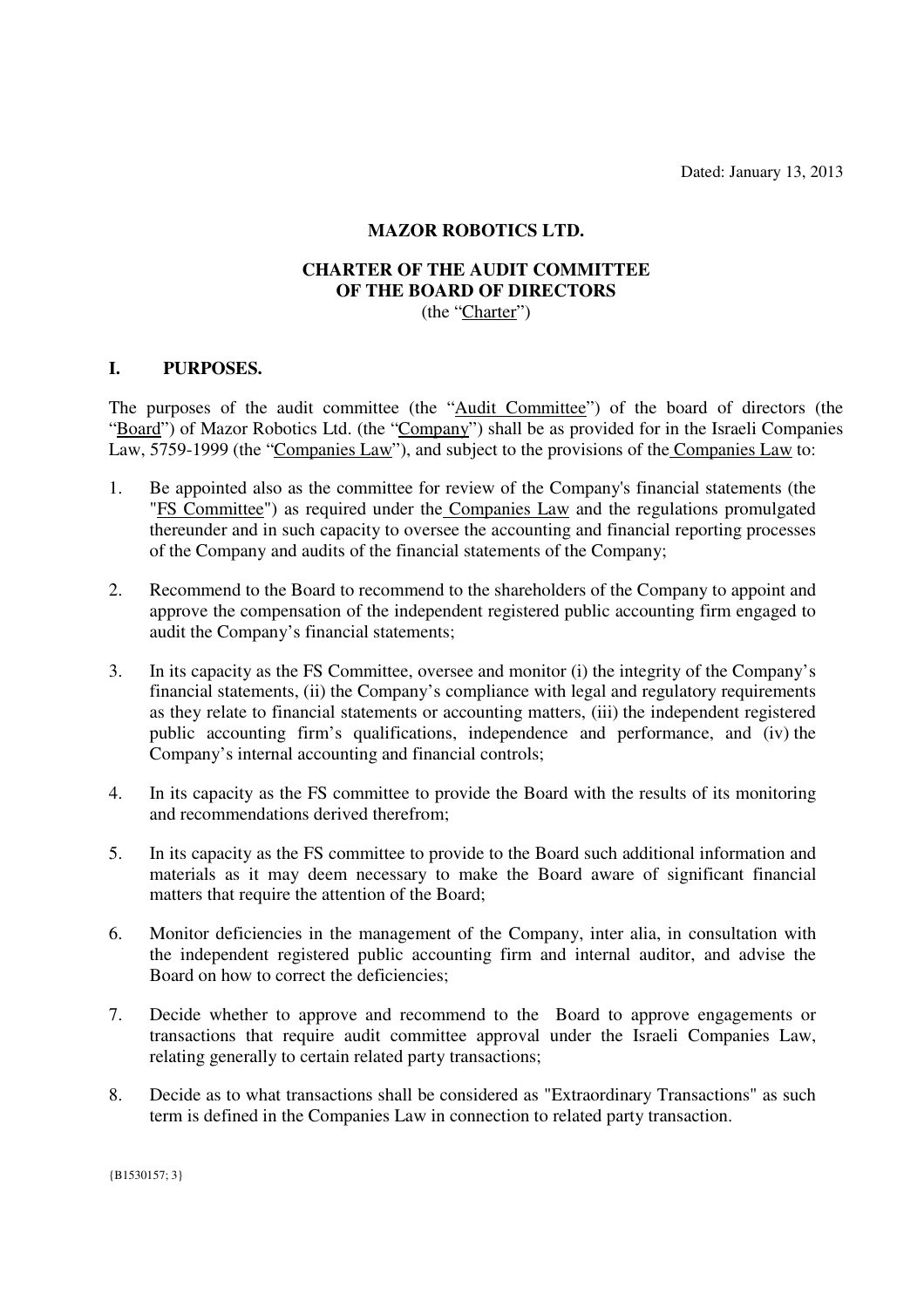- 9. Meet and receive reports from both the internal auditors and independent registered public accounting firm dealing with matters that arise in connection with their audits; and
- 10. Conduct any investigation appropriate to fulfilling its responsibilities, and have direct access to the independent registered public accounting firm as well as anyone in the organization.

In addition, the Audit Committee will undertake those specific duties and responsibilities listed below and such other duties as the Board may from time to time prescribe.

# **II. MEMBERSHIP.**

Subject to the provisions of the Companies Law concerning the appointment and qualifications required from the Audit Committee members, such members will be appointed by, and will serve at the discretion of, the Board. The Audit Committee will consist of at least three members of the Board. Members of the Audit Committee must meet the following criteria (as well as any other criteria required by the U.S. Securities and Exchange Commission (the "SEC") or the Companies Law):

- 1. Each member will be an independent director, as defined in (i) Nasdaq Rule 5605, (ii) Section  $10A(m)(3)$  of the Securities Exchange Act of 1934, as amended, and (iii) the rules and regulations of the SEC, provided, that, one non-independent, non-employee director may serve on the Audit Committee if (a) the Board has made the required determination under Nasdaq Rule 5605(c) and (b) such Nasdaq rule is in effect or has not otherwise been superseded;
- 2. Each member will be able to read and understand fundamental financial statements, in accordance with Nasdaq rules and the Companies Law;
- 3. Each member must not have participated in the preparation of the financial statements of the Company or any current subsidiary of the Company at any time during the past three years;
- 4. At least one member will qualify as an audit committee financial expert, under Nasdaq and SEC rules and regulations; and
- 5. All of the Company's external directors ("*dahatzim"*), as defined under the Companies Law, will be members of the Audit Committee and one of them shall serve as chairperson of the Audit Committee.

The Board shall appoint the members of the Audit Committee and the Audit Committee members will elect a chairman.

Without limiting the foregoing, the following persons may not serve on the Audit Committee:

- 1. The chairman of the Board;
- 2. Any person who is a holder of control (as defined in the Companies Law) or a relative of such a person;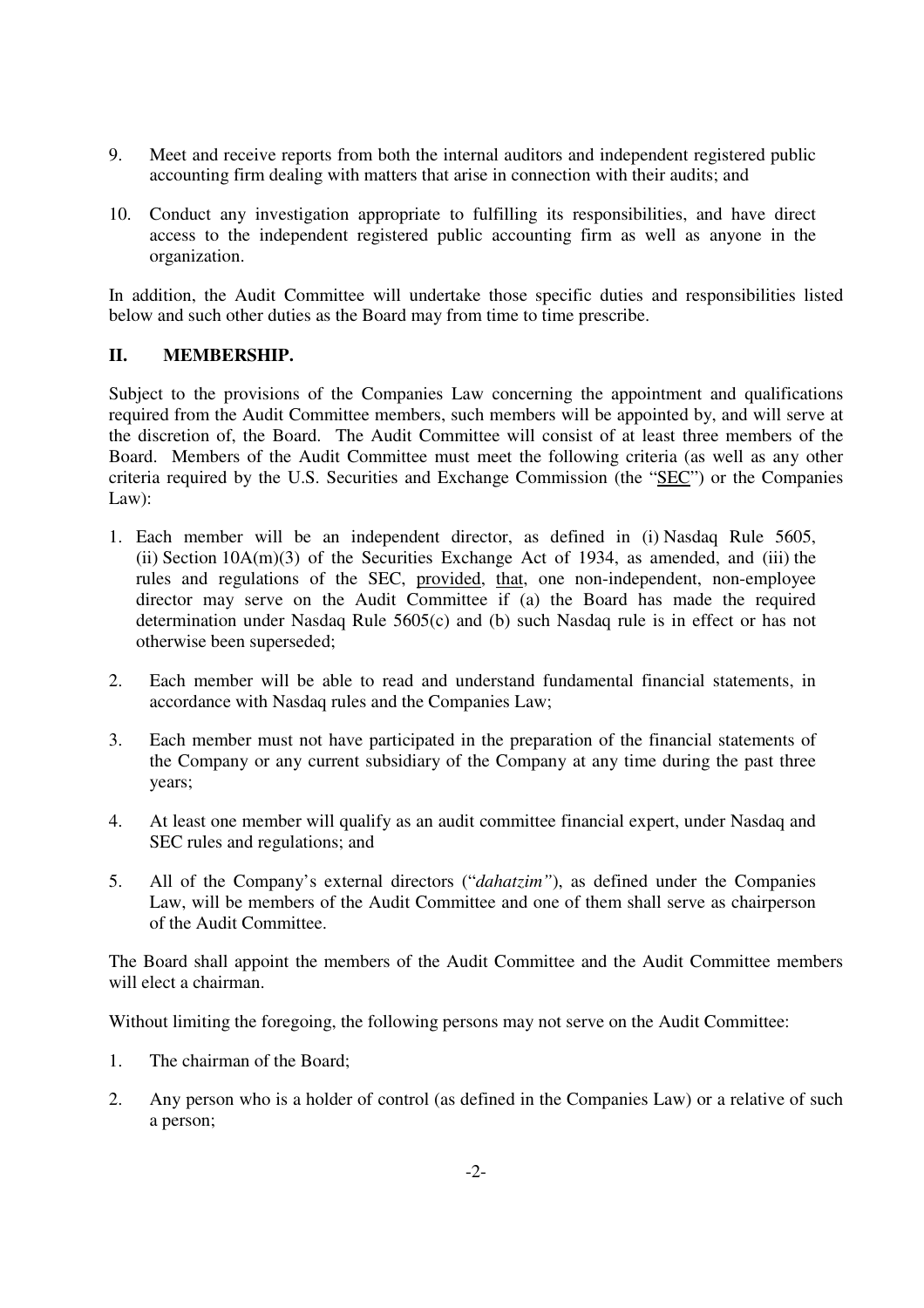- 3. Any person who has any relationship that, in the opinion of the Board, would interfere with the exercise of his or her independent judgment as a member of the Audit Committee; and
- 4. Any employee or executive in the Company.

## **III. RESPONSIBILITIES.**

The responsibilities of the Audit Committee shall include the following:

- 1. Reviewing on a continuing basis the adequacy of the Company's system of internal controls, including meeting periodically with the Company's management and the independent registered public accounting firm to review the adequacy of such controls, and to review before release the disclosure regarding such system of internal controls required under SEC rules to be contained in the Company's periodic filings and the attestations or reports by the independent registered public accounting firm relating to such disclosure (to the extent such attestations or reports are required under applicable law);
- 2. Pre-approving audit and non-audit services provided to the Company by the independent registered public accounting firm. The Audit Committee shall consult with management but shall not delegate these responsibilities. The Audit Committee shall also review and approve disclosures relating to fees and non-audit services required to be included in the SEC reports. Subject to the Board and shareholder approval if and to the extent required by applicable law, the Audit Committee shall have the authority to approve all audit engagement fees and terms and all non-audit engagements, as may be permissible, with the independent registered public accounting firm;
- 3. Reviewing on a continuing basis the activities, organizational structure and qualifications of the Company's internal audit/financial control function;
- 4. Reviewing and providing guidance with respect to the independent audit and the Company's relationship with its independent registered public accounting firm by (i) reviewing the independent registered public accounting firm's proposed audit scope and approach ; (ii) obtaining on a periodic basis a formal written statement from the independent registered public accounting firm regarding relationships and services with the Company which may impact independence and presenting this statement to the Board; (iii) actively engaging in a dialogue with the independent registered public accounting firm with respect to any disclosed relationships or services that may impact the objectivity and independence of the independent registered public accounting firm and recommending that the Board take appropriate action to satisfy itself with regard to the registered public accounting firm's independence; (iv) discussing with the Company's independent registered public accounting firm the financial statements and audit findings, including any significant adjustments, management judgments and accounting estimates, significant new accounting policies and disagreements with management and any other matters required to be discussed by applicable standards of the Public Company Accounting Oversight Board; and (v) reviewing reports submitted to the Audit Committee by the independent registered public accounting firm in accordance with the applicable SEC requirements;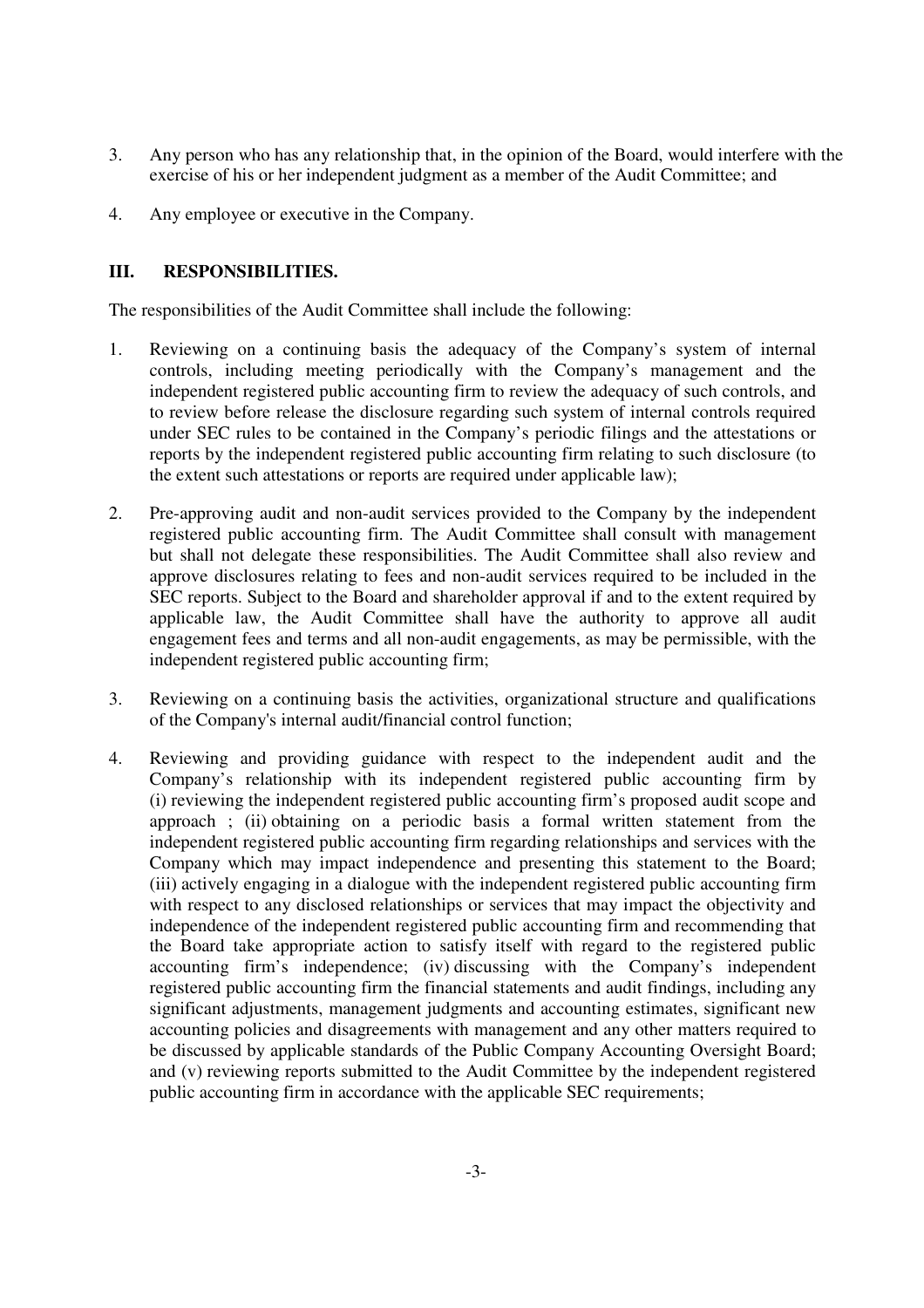- 5. Reviewing the qualifications, performance and independence of the Company's independent registered public accounting firm;
- 6. In its capacity as the FS committee reviewing with management and the Company's independent registered public accounting firm such accounting policies (and changes therein) of the Company, including any financial reporting issues which could have a material impact on the Company's financial statements, as are deemed appropriate for review by the Audit Committee prior to any interim or year-end filings with the SEC or other regulatory body;
- 7. In its capacity as the FS committee reviewing and discussing with management and the independent registered public accounting firm the annual audited financial statements and quarterly unaudited financial statements, including the Company's disclosures under "Operating and Financial Review and Prospects," prior to filing the Company's annual report with the SEC;
- 8. In its capacity as the FS committee conducting a post-audit review of the financial statements and audit findings, including any significant suggestions for improvements provided to management by the independent registered public accounting firm;
- 9. In its capacity as the FS committee reviewing before release the unaudited quarterly operating results and annual audited operating results in the Company's quarterly earnings release;
- 10. In its capacity as the FS committee reviewing before release the disclosure regarding the Company's system of accounting and internal controls required under SEC rules to be contained in the Company's periodic filings and the attestations or reports, if required under applicable law, by the independent registered public accounting firm relating to such disclosure;
- 11. Overseeing compliance with the requirements of the SEC for disclosure of registered public accounting firm's services and Audit Committee members, member qualifications and activities;
- 12. In its capacity as the FS committee receiving periodic reports from the Company's independent registered public accounting firm and management of the Company to review the selection, application and disclosure of the Company's significant accounting policies and to assess the impact of other financial reporting developments that may have a bearing on the Company;
- 13. In its capacity as the FS committee reviewing with management and the independent registered public accounting firm the effect of regulatory and accounting initiatives as well as off-balance sheet structures on the Company's financial statements;
- 14. Reviewing with management and the independent registered public accounting firm any correspondence with regulators or governmental agencies and any employee complaints or published reports that raise material issues regarding the Company's financial statements, internal controls, auditing matters, or accounting policies;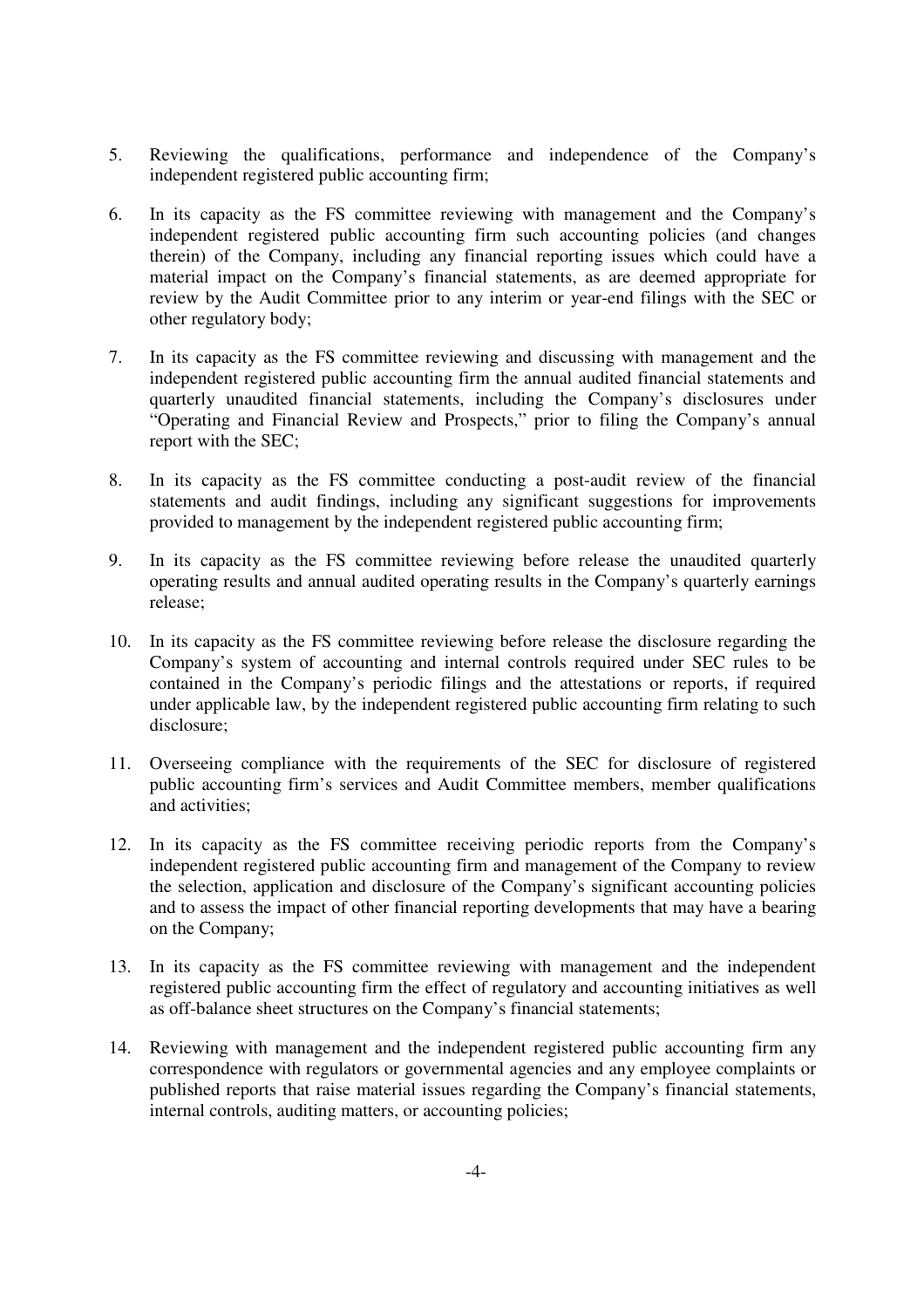- 15. Enforcing the Company's independent registered public accounting firm's accountability to the Audit Committee and instructing the independent registered public accounting firm that they are to directly report to the Audit Committee, regarding any issue disputed with management. The Audit Committee shall be responsible for the resolution of any disagreement between management and the registered public accounting firm regarding financial reporting, for the purpose of preparing or issuing an audit report or related work;
- 16. In its capacity as the FS committee reviewing the findings of any examination by regulatory agencies regarding the Company's financial statements or accounting policies;
- 17. In its capacity as the FS committee reviewing, in conjunction with counsel, any legal matters that could have a significant impact on the Company's financial statements;
- 18. Reviewing the Company's policies relating to the avoidance of conflicts of interest and reviewing past or proposed transactions between the Company, members of the Board and management as well as internal control policies and procedures with respect to officers' use of expense accounts and perquisites, including the use of corporate assets. The Audit Committee shall consider the results of any review of these policies and procedures by the Company's independent registered public accounting firm;
- 19. Providing oversight to the Company's chief financial officer;
- 20. Reviewing any auditing or accounting issues concerning the Company's employee benefit plans;
- 21. If necessary, instituting special investigations relating to financial statements or accounting policies with full access to all books, records, facilities and personnel of the Company;
- 22. As appropriate, obtaining advice and assistance from outside legal, accounting or other advisors, and retaining such persons to provide such services. The Company shall provide appropriate funding to the Audit Committee to pay the advisors;
- 23. Reviewing and approving in advance any proposed related party transactions to the extent required under the Companies Law and Nasdaq and other rules;
- 24. Establishing and maintaining free and open means of communication between the Audit Committee, the Company's independent registered public accounting firm, the Company's internal audit/financial control department and management with respect to auditing and financial control matters, including providing such parties with appropriate opportunities to meet privately with the Audit Committee;
- 25. Establishing procedures for receiving, retaining and treating complaints received by the Company regarding accounting, internal accounting controls or auditing matters and procedures for the confidential, anonymous submission by employees of concerns regarding questionable accounting or auditing matters;
- 26. Reviewing its own charter, structure, processes and membership requirements;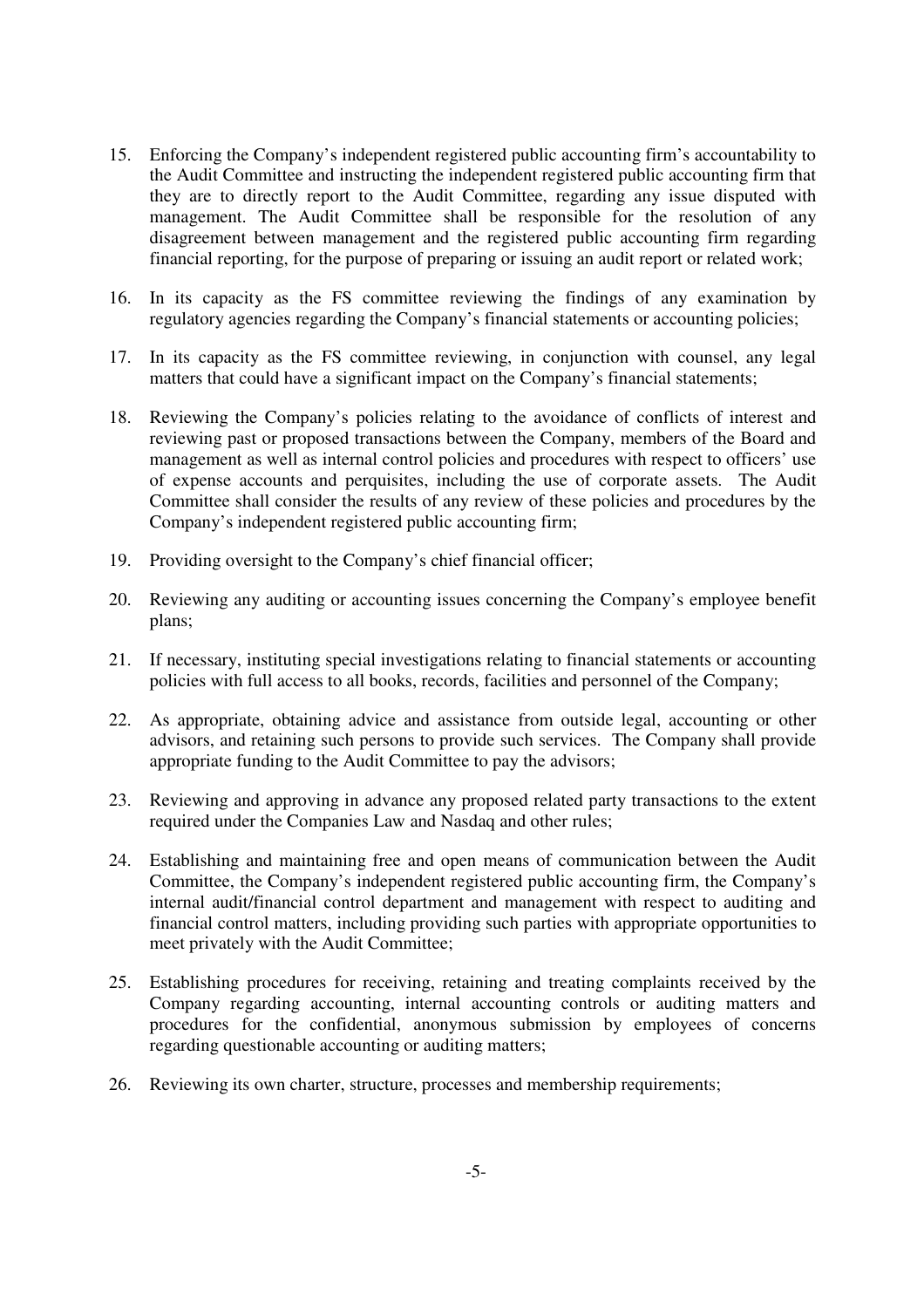- 27. Determining the appropriate funding to be provided by the Company for payment of compensation to any legal, accounting or other advisors employed by the Audit Committee;
- 28. Reviewing and discussing periodically with management all material off-balance sheet transactions, arrangements, obligations (including contingent obligations) and other relationships of the Company with unconsolidated entities or other persons, that may have a material current or future effect on financial condition, changes in financial condition, results of operations, liquidity, capital resources, capital reserves or significant components of revenues or expenses; In its capacity as the FS committee inquiring about the application of the Company's accounting policies and its consistency from period to period, and the compatibility of these accounting policies with generally accepted accounting principles, and (where appropriate) the Company's provisions for future occurrences which may have a material impact on the financial statements of the Company;
- 29. In its capacity as the FS committee discussing periodically with the independent registered public accounting firm, without management being present, (i) their judgments about the quality, appropriateness, and acceptability of the Company's accounting principles and financial disclosure practices, as applied in its financial reporting, and (ii) the completeness and accuracy of the Company's financial statements;
- 30. At least annually, reviewing and discussing with management the Company's major financial risk exposures and the steps management has taken to monitor and control such exposures (including management's risk assessment and risk management policies including its investment policies and performance for cash and short-term investments);
- 31. Reviewing and approving any material change or waiver in the Company's ethics codes regarding directors or senior executive officers, and disclosures made in the Company's annual report in such regard;
- 32. Overseeing the hiring policies for employees or former employees of the independent registered public accounting firm, so that such hiring shall be in compliance with any applicable laws and regulations; and
- 33. Performing such additional activities and consider such other matters within the scope of its responsibilities or duties according to applicable law and/or as the Audit Committee and/or the Board deems necessary or appropriate.

While the Audit Committee has the responsibilities and powers set forth in this Charter, it is not the duty of the Audit Committee to plan or conduct audits or to determine that the Company's financial statements and disclosures are complete and accurate and are in accordance with GAAP, IFRS or the accounting standards adopted by the Company, and applicable rules and regulations.

# **IV. MEETINGS.**

The Audit Committee will meet as often as it determines, but not less frequently than once every quarter.